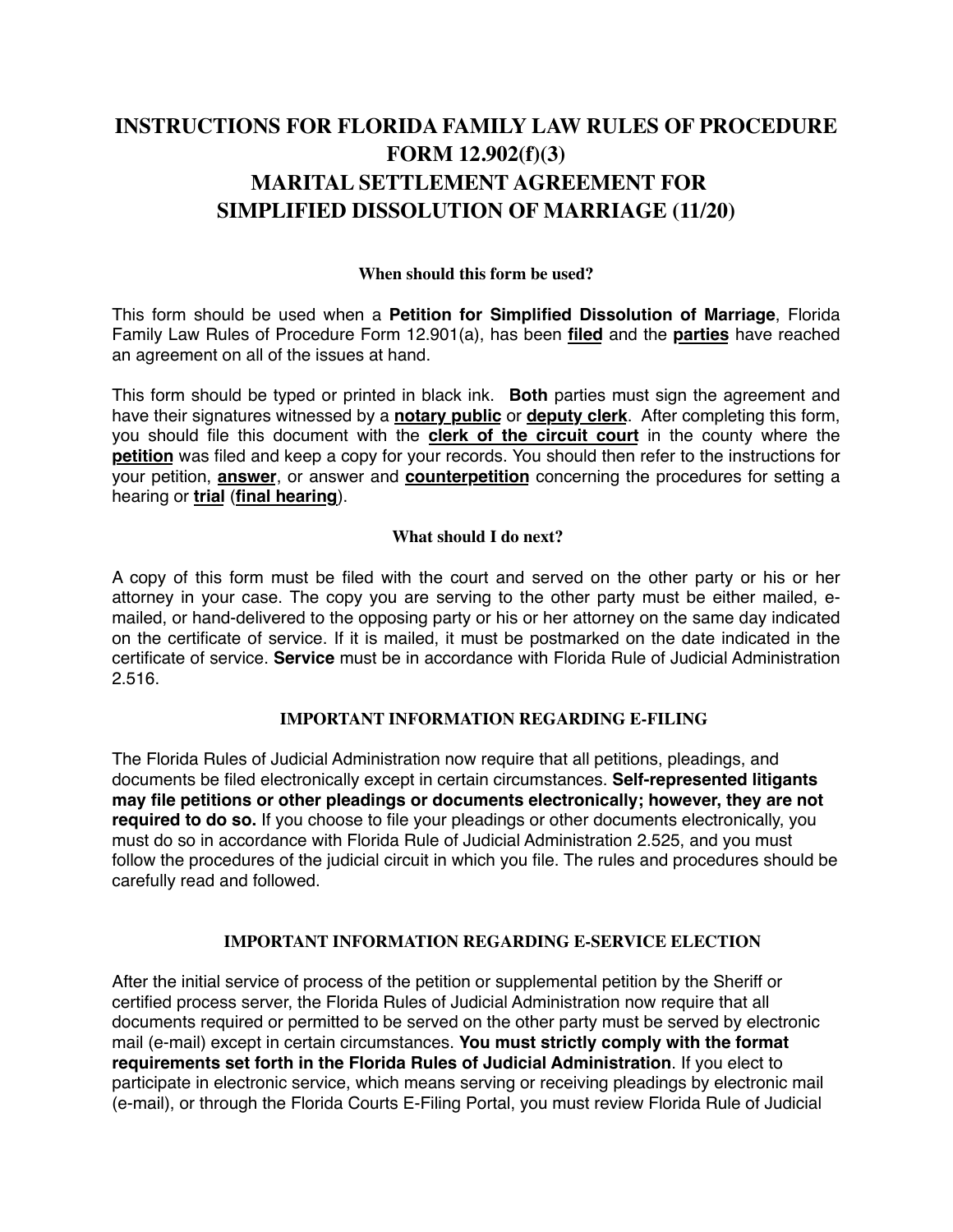Administration 2.516. You may find this rule at www.flcourts.org through the link to the Rules of Judicial Administration provided under either Family Law Forms: Getting Started, or Rules of Court in the A-Z Topical Index.

**SELF-REPRESENTED LITIGANTS MAY SERVE DOCUMENTS BY E-MAIL; HOWEVER, THEY ARE NOT REQUIRED TO DO SO.** If a self-represented litigant elects to serve and receive documents by email, the procedures must always be followed once the initial election is made.

To serve and receive documents by e-mail, you must designate your e-mail addresses by using the Designation of Current Mailing and E-mail Address, Florida Supreme Court Approved Family Law Form 12.915, and you must provide your e-mail address on each form on which your signature appears. Please **CAREFULLY** read the rules and instructions for: **Certificate of Service (General), Florida Supreme Court Approved Family Law Form 12.914; Designation of Current Mailing and E-mail Address**, Florida Supreme Court Approved Family Law Form 12.915; and Florida Rule of Judicial Administration 2.516.

#### **Where can I look for more information?**

**Before proceeding, you should read General Information for Self‑Represented Litigants found at the beginning of these forms.** The words that are in **bold underline** in these instructions are defined there. For further information, see chapter 61, Florida Statutes, and the instructions for the petition which was filed in this case.

#### **Special notes. . .**

# **This form does not act to transfer title to the property. Such transfer must be done by deed or supplemental final judgment.**

Remember, a person who is NOT an attorney is called a nonlawyer. If a nonlawyer helps you fill out these forms, that person must give you a copy of a **Disclosure from Nonlawyer**, Florida Family Law Rules of Procedure Form 12.900(a), before he or she helps you. A nonlawyer helping you fill out these forms also **must** put his or her name, address, and telephone number on the bottom of the last page of every form he or she helps you complete.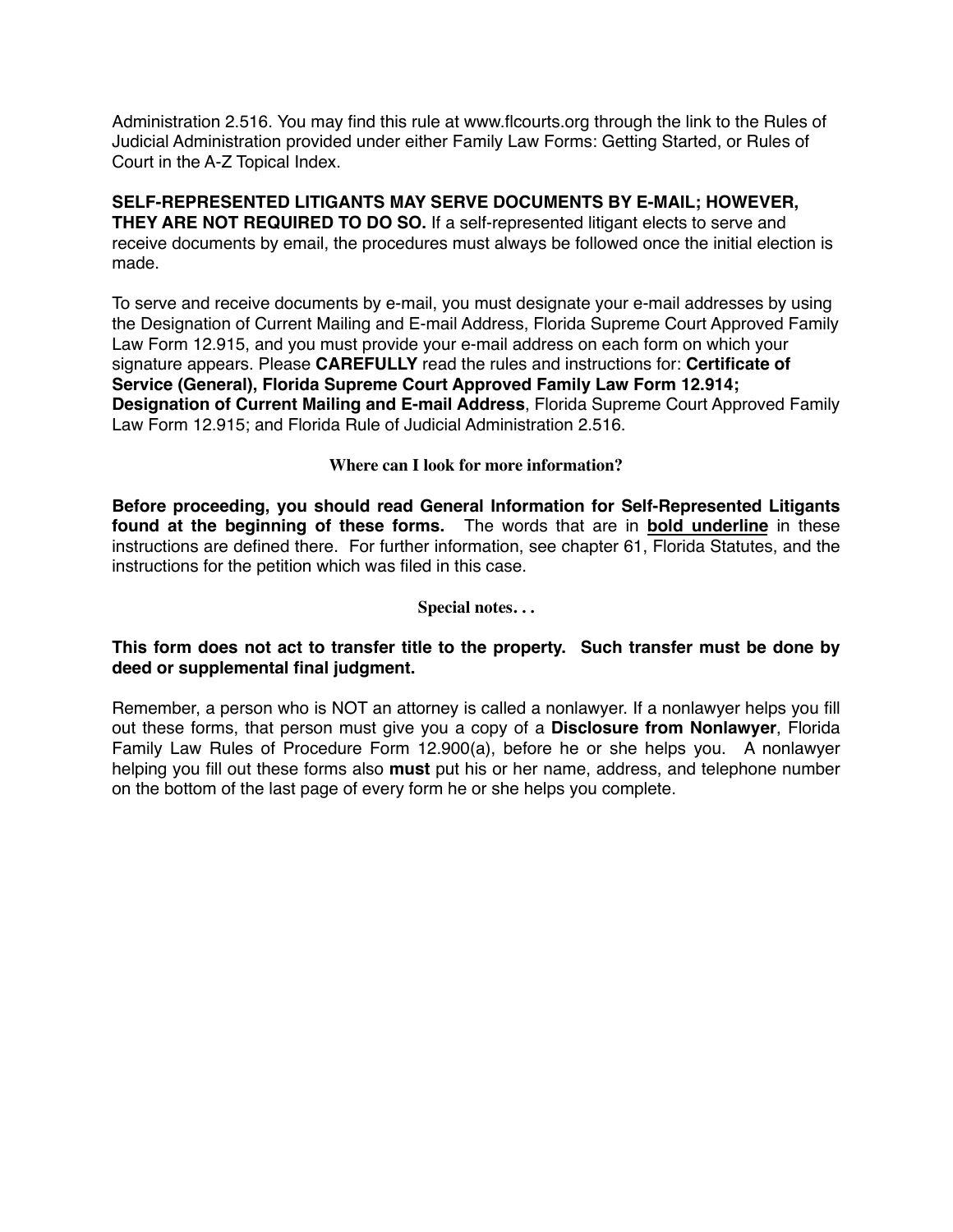IN THE CIRCUIT COURT OF THE JUDICIAL CIRCUIT, IN AND FOR COUNTY TO A REPORT OF THE COUNTY OF THE COUNTY OF THE COUNTY OF THE COUNTY OF THE COUNTY OF THE COUNTY OF THE COUNTY OF THE COUNTY OF THE COUNTY OF THE COUNTY OF THE COUNTY OF THE COUNTY OF THE COUNTY OF THE COU

Case No.: Division:

In re: the Marriage of:

 $\overline{\phantom{a}}$  , and the set of the set of the set of the set of the set of the set of the set of the set of the set of the set of the set of the set of the set of the set of the set of the set of the set of the set of the s Petitioner,

and

 \_\_\_\_\_\_\_\_\_\_\_\_\_\_\_\_\_, Respondent.

# **MARITAL SETTLEMENT AGREEMENT FOR SIMPLIFIED DISSOLUTION OF MARRIAGE**

We, *{Petitioner's full legal name}*\_\_\_\_\_\_\_\_\_\_\_\_\_\_\_\_\_\_\_\_\_\_\_\_\_\_\_\_\_\_\_, and *{Respondent's full legal name* } following statements are true:

1. We were married to each other on *{date}* .

- 2. Because of irreconcilable differences in our marriage (no chance of staying together), we have made this agreement to settle once and for all what we owe to each other and what we can expect to receive from each other. Each of us states that nothing has been held back, that we have honestly included everything we could think of in listing our assets (everything we own and that is owed to us) and our debts (everything we owe), and that we believe the other has been open and honest in writing this agreement.
- 3. Each of us agrees to execute and exchange any documents that might be needed to complete this agreement, including deeds, title certificates, etc.

# **SECTION I. MARITAL ASSETS AND LIABILITIES**

**A. Division of Assets.** We divide our assets (everything we own and that is owed to us) as follows: Any personal item(s) not listed below is the property of the party currently in possession of the item(s).

1. Petitioner shall receive as his/her own and Respondent shall have no further rights or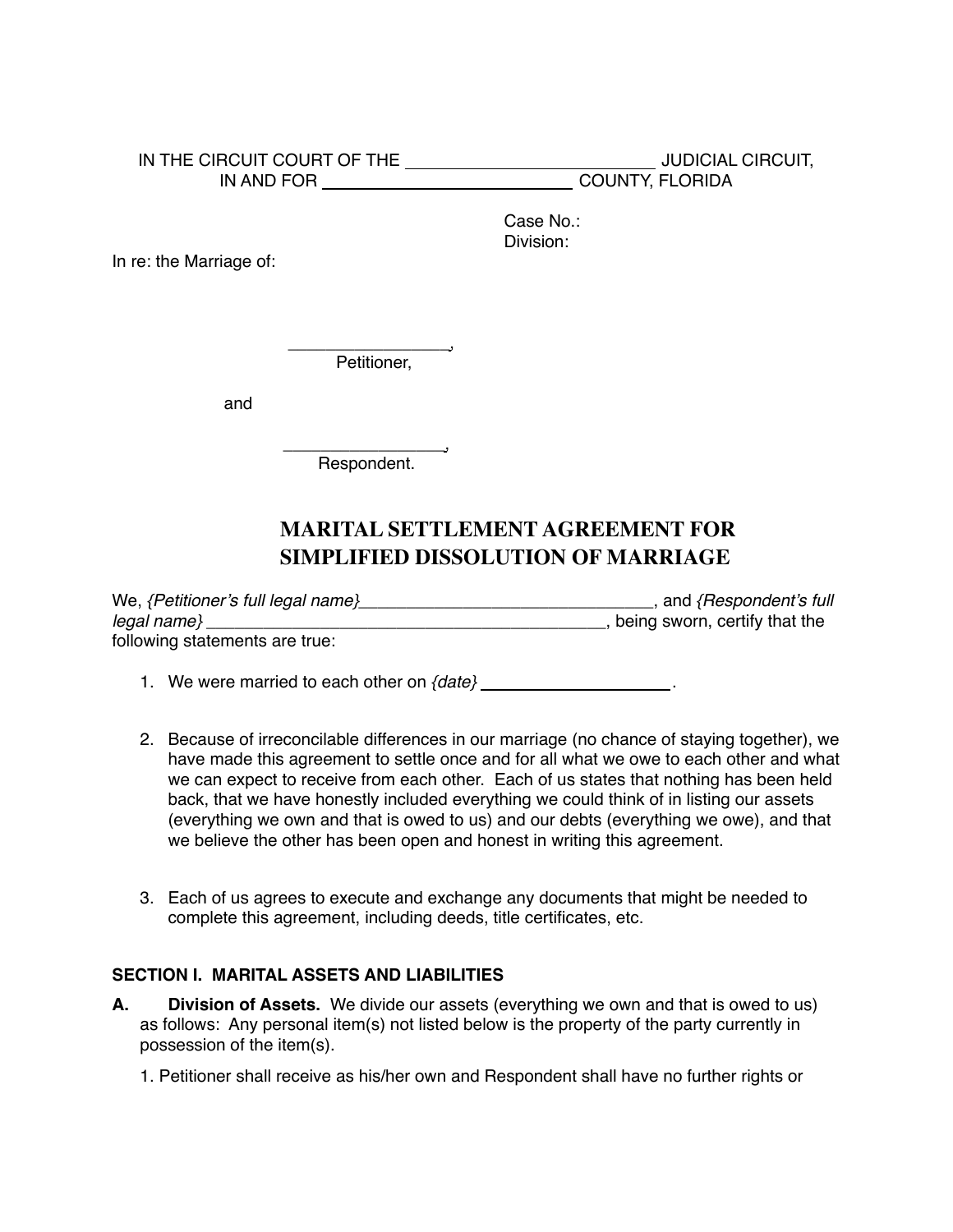responsibilities regarding these assets:

| <b>ASSETS: DESCRIPTION OF ITEM(S) PETITIONER SHALL RECEIVE</b><br>To avoid confusion at a later date, describe each item as clearly as<br>possible.<br>LIST ONLY THE LAST FOUR DIGITS OF ACCOUNT NUMBERS.<br>Where applicable, include whether the name on any title/deed/account<br>described below is in one spouse's name, or in both spouses' names. | <b>Current Fair</b><br><b>Market Value</b> |
|----------------------------------------------------------------------------------------------------------------------------------------------------------------------------------------------------------------------------------------------------------------------------------------------------------------------------------------------------------|--------------------------------------------|
| Cash (on hand)                                                                                                                                                                                                                                                                                                                                           | \$                                         |
| Cash (in banks/credit unions)                                                                                                                                                                                                                                                                                                                            |                                            |
|                                                                                                                                                                                                                                                                                                                                                          |                                            |
| Stocks/Bonds                                                                                                                                                                                                                                                                                                                                             |                                            |
|                                                                                                                                                                                                                                                                                                                                                          |                                            |
| Notes (money owed to you in writing)                                                                                                                                                                                                                                                                                                                     |                                            |
|                                                                                                                                                                                                                                                                                                                                                          |                                            |
|                                                                                                                                                                                                                                                                                                                                                          |                                            |
| Money owed to you (not evidenced by a note)                                                                                                                                                                                                                                                                                                              |                                            |
|                                                                                                                                                                                                                                                                                                                                                          |                                            |
|                                                                                                                                                                                                                                                                                                                                                          |                                            |
| Real estate: (Home)                                                                                                                                                                                                                                                                                                                                      |                                            |
| (Other)                                                                                                                                                                                                                                                                                                                                                  |                                            |
| <b>Business interests</b>                                                                                                                                                                                                                                                                                                                                |                                            |
|                                                                                                                                                                                                                                                                                                                                                          |                                            |
| Automobiles                                                                                                                                                                                                                                                                                                                                              |                                            |
|                                                                                                                                                                                                                                                                                                                                                          |                                            |
|                                                                                                                                                                                                                                                                                                                                                          |                                            |
| <b>Boats</b>                                                                                                                                                                                                                                                                                                                                             |                                            |
| Other vehicles                                                                                                                                                                                                                                                                                                                                           |                                            |
|                                                                                                                                                                                                                                                                                                                                                          |                                            |
| Retirement plans (Profit Sharing, Pension, IRA, 401(k)s, etc.)                                                                                                                                                                                                                                                                                           |                                            |
|                                                                                                                                                                                                                                                                                                                                                          |                                            |
|                                                                                                                                                                                                                                                                                                                                                          |                                            |
| Furniture & furnishings in home                                                                                                                                                                                                                                                                                                                          |                                            |
|                                                                                                                                                                                                                                                                                                                                                          |                                            |
| Furniture & furnishings elsewhere                                                                                                                                                                                                                                                                                                                        |                                            |
|                                                                                                                                                                                                                                                                                                                                                          |                                            |
| Collectibles                                                                                                                                                                                                                                                                                                                                             |                                            |
|                                                                                                                                                                                                                                                                                                                                                          |                                            |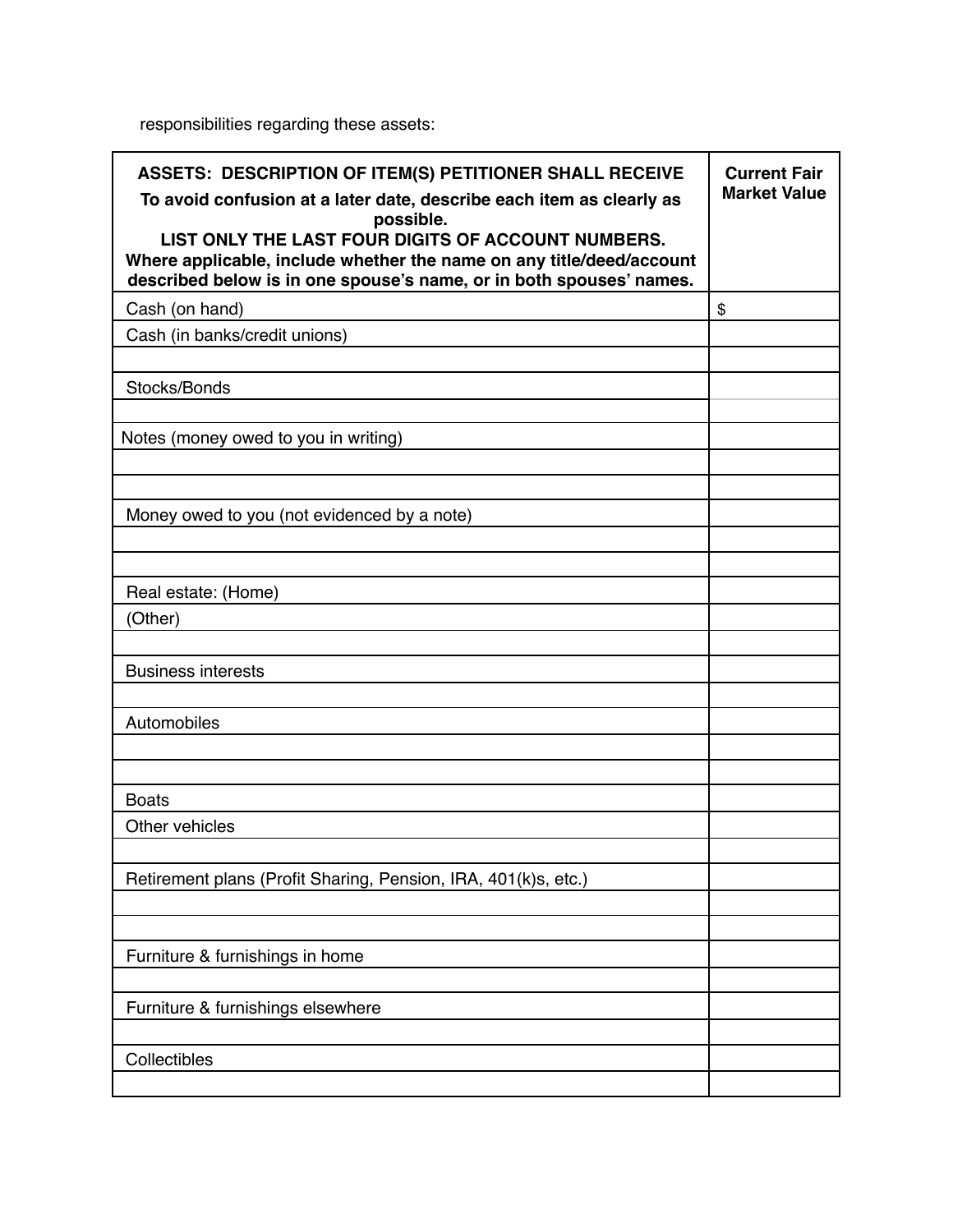| Jewelry                                                   |    |
|-----------------------------------------------------------|----|
|                                                           |    |
| Life insurance (cash surrender value)                     |    |
|                                                           |    |
| Sporting and entertainment (T.V., stereo, etc.) equipment |    |
|                                                           |    |
|                                                           |    |
|                                                           |    |
| Other assets                                              |    |
|                                                           |    |
|                                                           |    |
|                                                           |    |
|                                                           |    |
|                                                           |    |
|                                                           |    |
| <b>Total Assets to Petitioner</b>                         | \$ |

2. Respondent shall receive as his/her own and Petitioner shall have no further rights or responsibilities regarding these assets:

| <b>ASSETS: DESCRIPTION OF ITEM(S) RESPONDENT SHALL RECEIVE</b><br>To avoid confusion at a later date, describe each item as clearly as<br>possible.<br>LIST ONLY THE LAST FOUR DIGITS OF ACCOUNT NUMBERS.<br>Where applicable, include whether the name on any title/deed/account<br>described below is in one spouse's name or in both spouses' names. | <b>Current Fair</b><br><b>Market Value</b> |
|---------------------------------------------------------------------------------------------------------------------------------------------------------------------------------------------------------------------------------------------------------------------------------------------------------------------------------------------------------|--------------------------------------------|
| Cash (on hand)                                                                                                                                                                                                                                                                                                                                          | \$                                         |
| Cash (in banks/credit unions)                                                                                                                                                                                                                                                                                                                           |                                            |
|                                                                                                                                                                                                                                                                                                                                                         |                                            |
| Stocks/Bonds                                                                                                                                                                                                                                                                                                                                            |                                            |
|                                                                                                                                                                                                                                                                                                                                                         |                                            |
| Notes (money owed to you in writing)                                                                                                                                                                                                                                                                                                                    |                                            |
|                                                                                                                                                                                                                                                                                                                                                         |                                            |
|                                                                                                                                                                                                                                                                                                                                                         |                                            |
| Money owed to you (not evidenced by a note)                                                                                                                                                                                                                                                                                                             |                                            |
|                                                                                                                                                                                                                                                                                                                                                         |                                            |
|                                                                                                                                                                                                                                                                                                                                                         |                                            |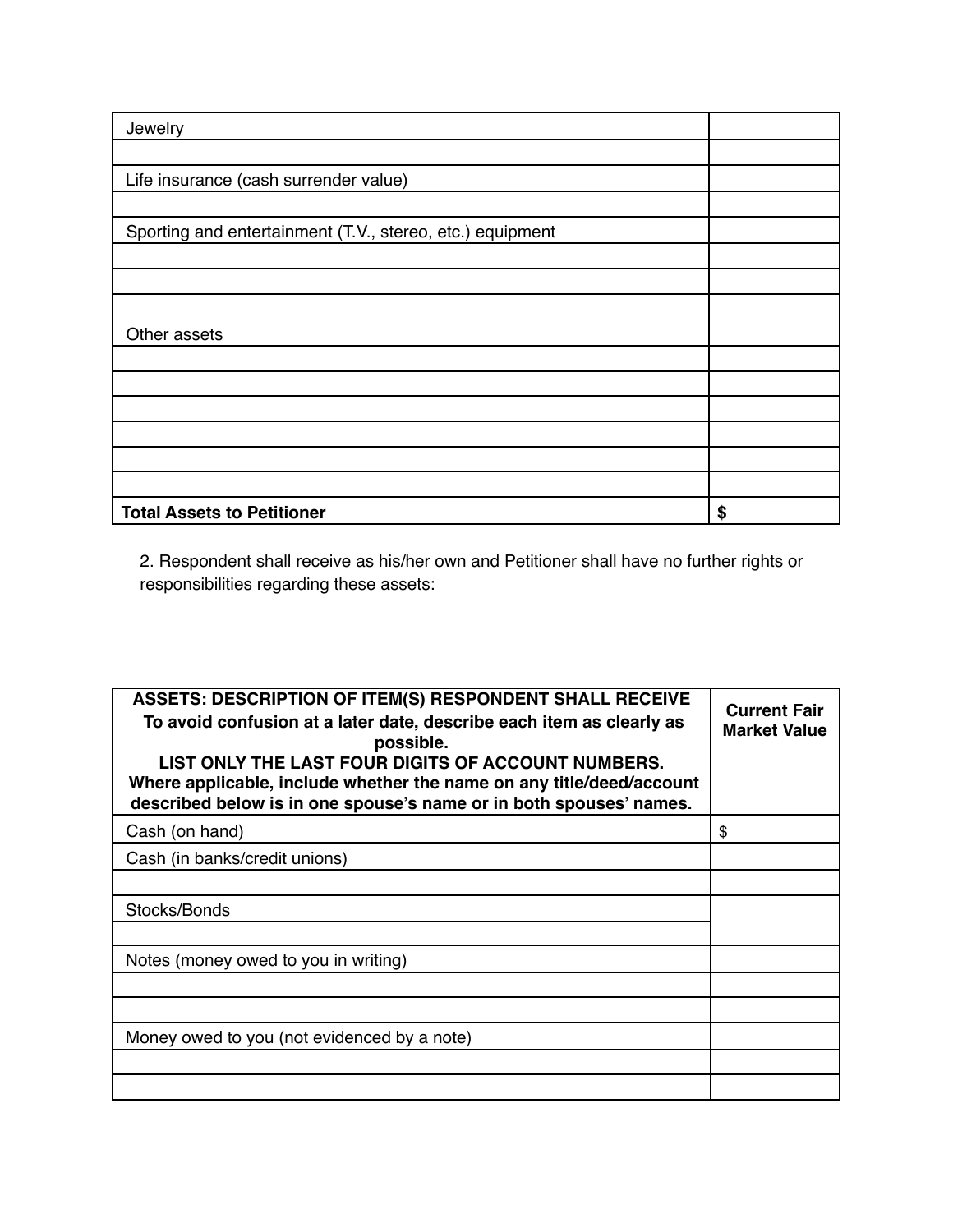| Real estate: (Home)                                                                                     |    |
|---------------------------------------------------------------------------------------------------------|----|
| (Other)                                                                                                 |    |
|                                                                                                         |    |
| <b>Business interests</b>                                                                               |    |
|                                                                                                         |    |
| Automobiles                                                                                             |    |
|                                                                                                         |    |
|                                                                                                         |    |
| <b>Boats</b>                                                                                            |    |
| Other vehicles                                                                                          |    |
|                                                                                                         |    |
| Retirement plans (Profit Sharing, Pension, IRA, 401(k)s, etc.)                                          |    |
|                                                                                                         |    |
|                                                                                                         |    |
| Furniture & furnishings in home                                                                         |    |
|                                                                                                         |    |
| Furniture & furnishings elsewhere                                                                       |    |
|                                                                                                         |    |
| Collectibles                                                                                            |    |
|                                                                                                         |    |
| Jewelry                                                                                                 |    |
|                                                                                                         |    |
| Life insurance (cash surrender value)                                                                   |    |
|                                                                                                         |    |
| Sporting and entertainment (T.V., stereo, etc.) equipment                                               |    |
|                                                                                                         |    |
|                                                                                                         |    |
|                                                                                                         |    |
| Other assets                                                                                            |    |
|                                                                                                         |    |
|                                                                                                         |    |
|                                                                                                         |    |
|                                                                                                         |    |
| <b>Total Assets to Respondent</b><br>Division of Lichilitica/Debte We divide<br>J<br>our lighilities le | \$ |

**A. B. Division of Liabilities/Debts.** We divide our liabilities (everything we owe) as follows:

1. Petitioner shall pay as his/her own the following and will not at any time ask Respondent to pay these debts/bills: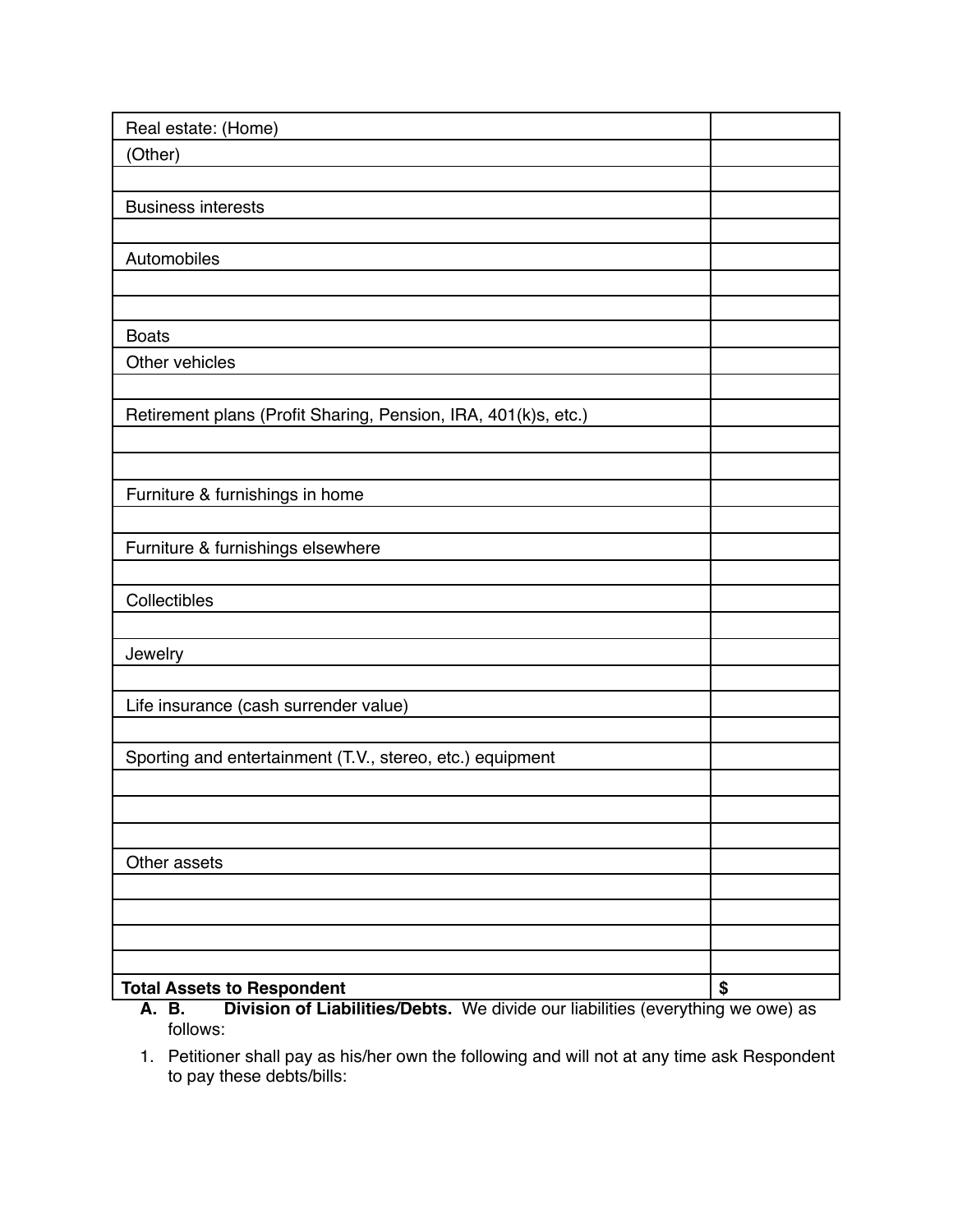| LIABILITIES: DESCRIPTION OF DEBT(S) TO BE PAID BY                                                                              |                                  |                       |
|--------------------------------------------------------------------------------------------------------------------------------|----------------------------------|-----------------------|
| To avoid confusion at a later date, describe each item as<br>clearly as possible.<br>LIST ONLY THE LAST FOUR DIGITS OF ACCOUNT |                                  |                       |
| <b>NUMBERS.</b><br>Where applicable, include whether the name on any                                                           |                                  | <b>Current</b>        |
| mortgage, note, or account described below is in one<br>spouse's name or in both spouses' names.                               | <b>Monthly</b><br><b>Payment</b> | <b>Amount</b><br>Owed |
| Mortgages on real estate: (Home)                                                                                               | \$                               | \$                    |
| (Other)                                                                                                                        |                                  |                       |
|                                                                                                                                |                                  |                       |
| Charge/credit card accounts                                                                                                    |                                  |                       |
|                                                                                                                                |                                  |                       |
|                                                                                                                                |                                  |                       |
|                                                                                                                                |                                  |                       |
|                                                                                                                                |                                  |                       |
|                                                                                                                                |                                  |                       |
| Auto loan                                                                                                                      |                                  |                       |
| Auto Ioan                                                                                                                      |                                  |                       |
| Bank/credit union loans                                                                                                        |                                  |                       |
|                                                                                                                                |                                  |                       |
|                                                                                                                                |                                  |                       |
|                                                                                                                                |                                  |                       |
| Money you owe (not evidenced by a note)                                                                                        |                                  |                       |
|                                                                                                                                |                                  |                       |
| Judgments                                                                                                                      |                                  |                       |
|                                                                                                                                |                                  |                       |
| Other                                                                                                                          |                                  |                       |
|                                                                                                                                |                                  |                       |
|                                                                                                                                |                                  |                       |
|                                                                                                                                |                                  |                       |
|                                                                                                                                |                                  |                       |
| <b>Total Debts to Be Paid by Petitioner</b>                                                                                    | \$                               | \$                    |

2. Respondent shall pay as his/her own the following and will not at any time ask Petitioner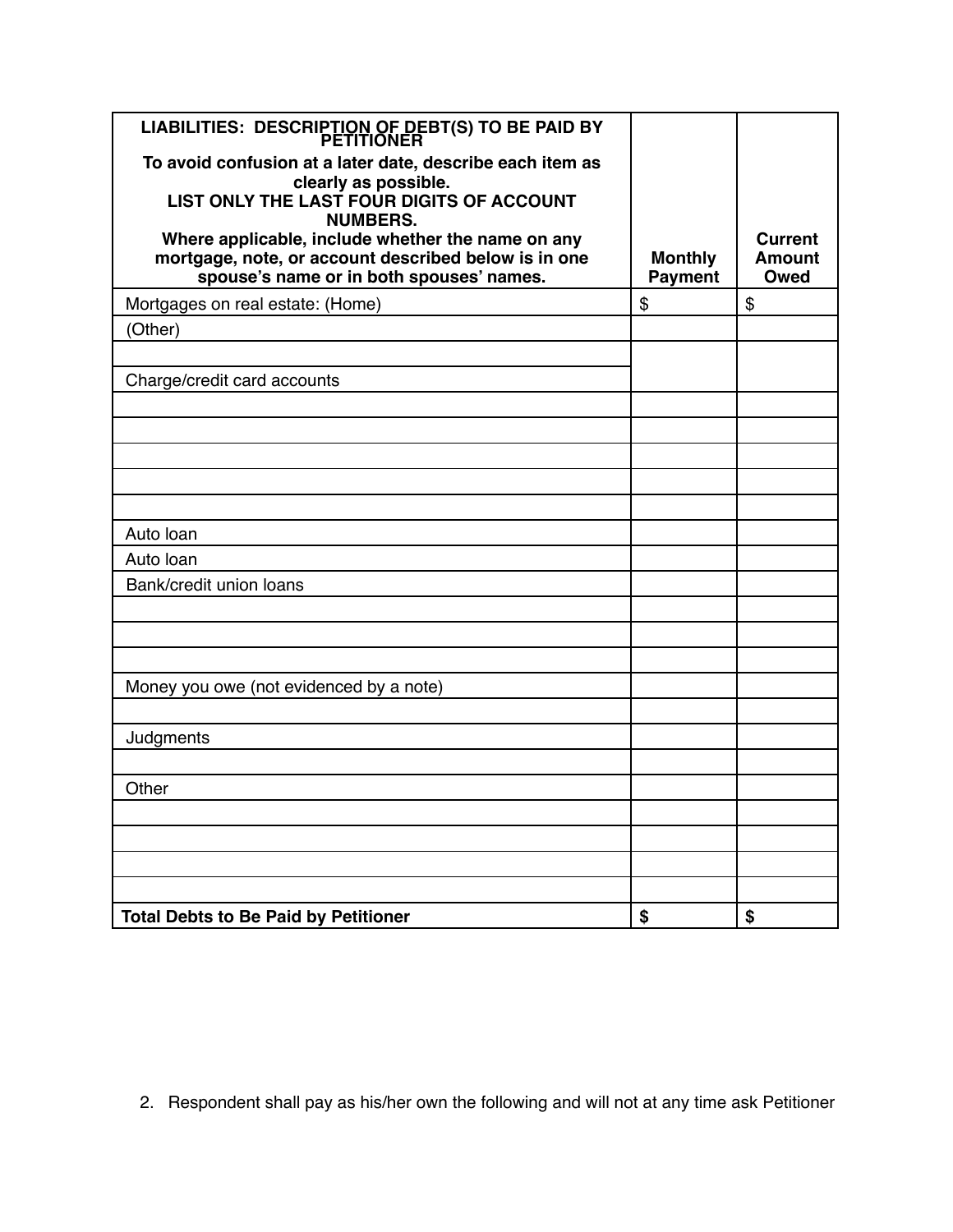to pay these debts/bills:

| LIABILITIES: DESCRIPTION OF DEBT(S) TO BE PAID BY<br><b>RESPONDEN1</b><br>To avoid confusion at a later date, describe each item as<br>clearly as possible.<br>LIST ONLY THE LAST FOUR DIGITS OF ACCOUNT<br><b>NUMBERS.</b><br>Where applicable, include whether the name on any<br>mortgage, note, or account described below is in one<br>spouse's name or, or in both spouses' names. | <b>Monthly</b><br><b>Payment</b> | <b>Current</b><br><b>Amount</b><br><b>Owed</b> |
|------------------------------------------------------------------------------------------------------------------------------------------------------------------------------------------------------------------------------------------------------------------------------------------------------------------------------------------------------------------------------------------|----------------------------------|------------------------------------------------|
| Mortgages on real estate: (Home)                                                                                                                                                                                                                                                                                                                                                         | \$                               | \$                                             |
| (Other)                                                                                                                                                                                                                                                                                                                                                                                  |                                  |                                                |
|                                                                                                                                                                                                                                                                                                                                                                                          |                                  |                                                |
| Charge/credit card accounts                                                                                                                                                                                                                                                                                                                                                              |                                  |                                                |
|                                                                                                                                                                                                                                                                                                                                                                                          |                                  |                                                |
|                                                                                                                                                                                                                                                                                                                                                                                          |                                  |                                                |
|                                                                                                                                                                                                                                                                                                                                                                                          |                                  |                                                |
|                                                                                                                                                                                                                                                                                                                                                                                          |                                  |                                                |
|                                                                                                                                                                                                                                                                                                                                                                                          |                                  |                                                |
| Auto loan                                                                                                                                                                                                                                                                                                                                                                                |                                  |                                                |
| Auto loan                                                                                                                                                                                                                                                                                                                                                                                |                                  |                                                |
| Bank/credit union loans                                                                                                                                                                                                                                                                                                                                                                  |                                  |                                                |
|                                                                                                                                                                                                                                                                                                                                                                                          |                                  |                                                |
|                                                                                                                                                                                                                                                                                                                                                                                          |                                  |                                                |
| Money you owe (not evidenced by a note)                                                                                                                                                                                                                                                                                                                                                  |                                  |                                                |
|                                                                                                                                                                                                                                                                                                                                                                                          |                                  |                                                |
| Judgments                                                                                                                                                                                                                                                                                                                                                                                |                                  |                                                |
|                                                                                                                                                                                                                                                                                                                                                                                          |                                  |                                                |
| Other                                                                                                                                                                                                                                                                                                                                                                                    |                                  |                                                |
|                                                                                                                                                                                                                                                                                                                                                                                          |                                  |                                                |
|                                                                                                                                                                                                                                                                                                                                                                                          |                                  |                                                |
|                                                                                                                                                                                                                                                                                                                                                                                          |                                  |                                                |
|                                                                                                                                                                                                                                                                                                                                                                                          |                                  |                                                |
| <b>Total Debts to Be Paid by Respondent</b>                                                                                                                                                                                                                                                                                                                                              | \$                               | \$                                             |

**C. Contingent Assets and Liabilities (listed in Section III of our Family Law Financial Affidavits) will be divided as follows:**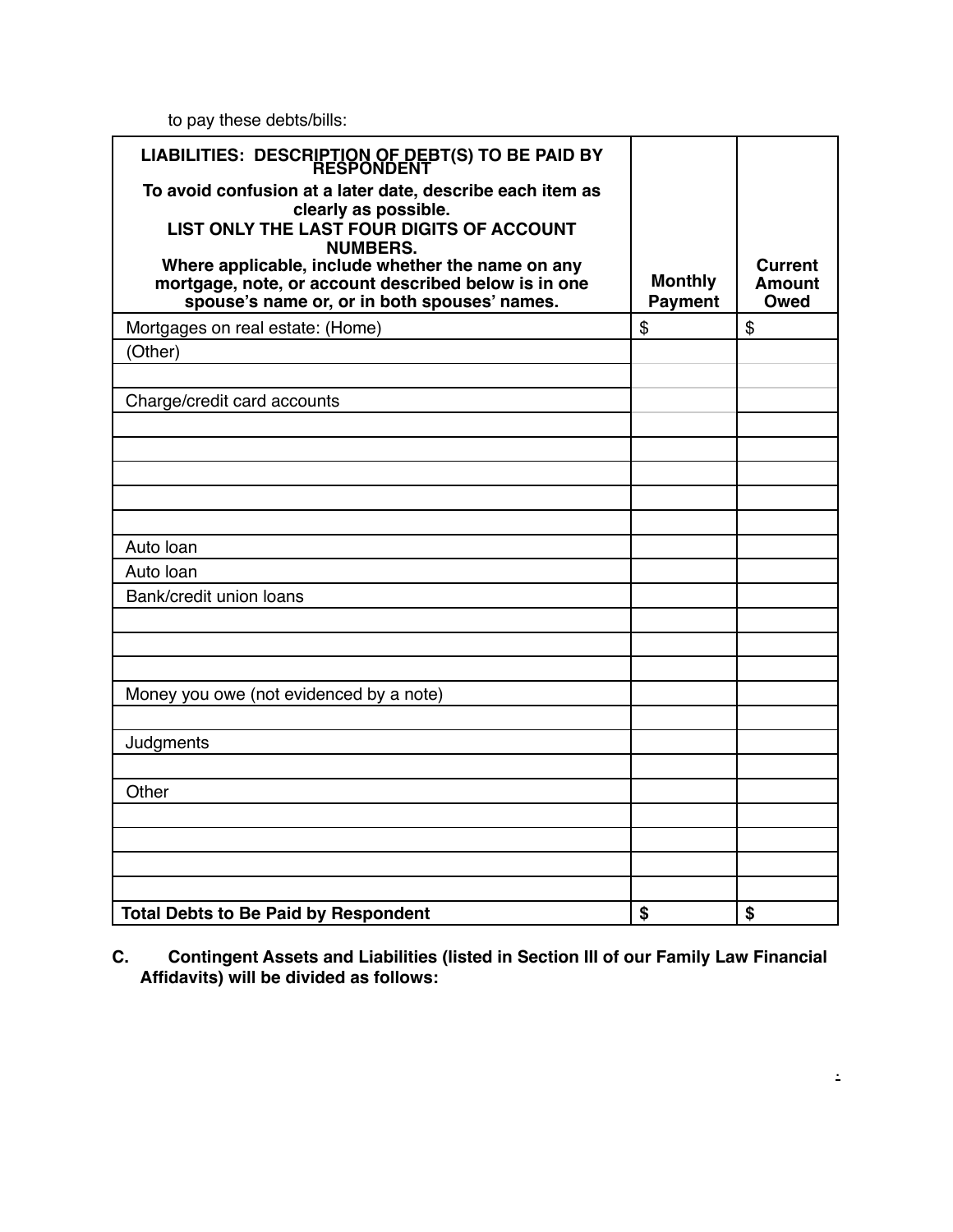**SECTION II. SPOUSAL SUPPORT (ALIMONY) Each of us forever gives up any right to spousal support (alimony) that we may have.**

# **SECTION III. OTHER**

| am satisfied with this agreement and intend to be bound by it.                                                                                                        | I certify that I have been open and honest in entering into this settlement agreement. I                                                    |
|-----------------------------------------------------------------------------------------------------------------------------------------------------------------------|---------------------------------------------------------------------------------------------------------------------------------------------|
|                                                                                                                                                                       |                                                                                                                                             |
|                                                                                                                                                                       | Signature of Petitioner<br><b>Printed Name:</b><br>Address:<br>City, State, Zip:<br>Telephone Number:<br>Fax Number:<br>E-mail Address(es): |
| <b>STATE OF FLORIDA</b><br><b>COUNTY OF</b>                                                                                                                           |                                                                                                                                             |
|                                                                                                                                                                       |                                                                                                                                             |
|                                                                                                                                                                       | NOTARY PUBLIC or DEPUTY CLERK                                                                                                               |
| <b>Example 1</b> Personally known                                                                                                                                     | {Print, type, or stamp commissioned name of notary<br>clerk.<br><b>or</b>                                                                   |
| <b>Produced identification</b><br>Type of identification produced                                                                                                     |                                                                                                                                             |
| <b>BLANKS BELOW:</b><br>[fill in all blanks]<br>This form was prepared for the Petitioner.<br>This form was completed with the assistance of:<br>{name of individual} | IF A NONLAWYER HELPED YOU FILL OUT THIS FORM, HE/SHE MUST FILL IN THE                                                                       |
| {name of business}                                                                                                                                                    |                                                                                                                                             |
| {address}_                                                                                                                                                            |                                                                                                                                             |